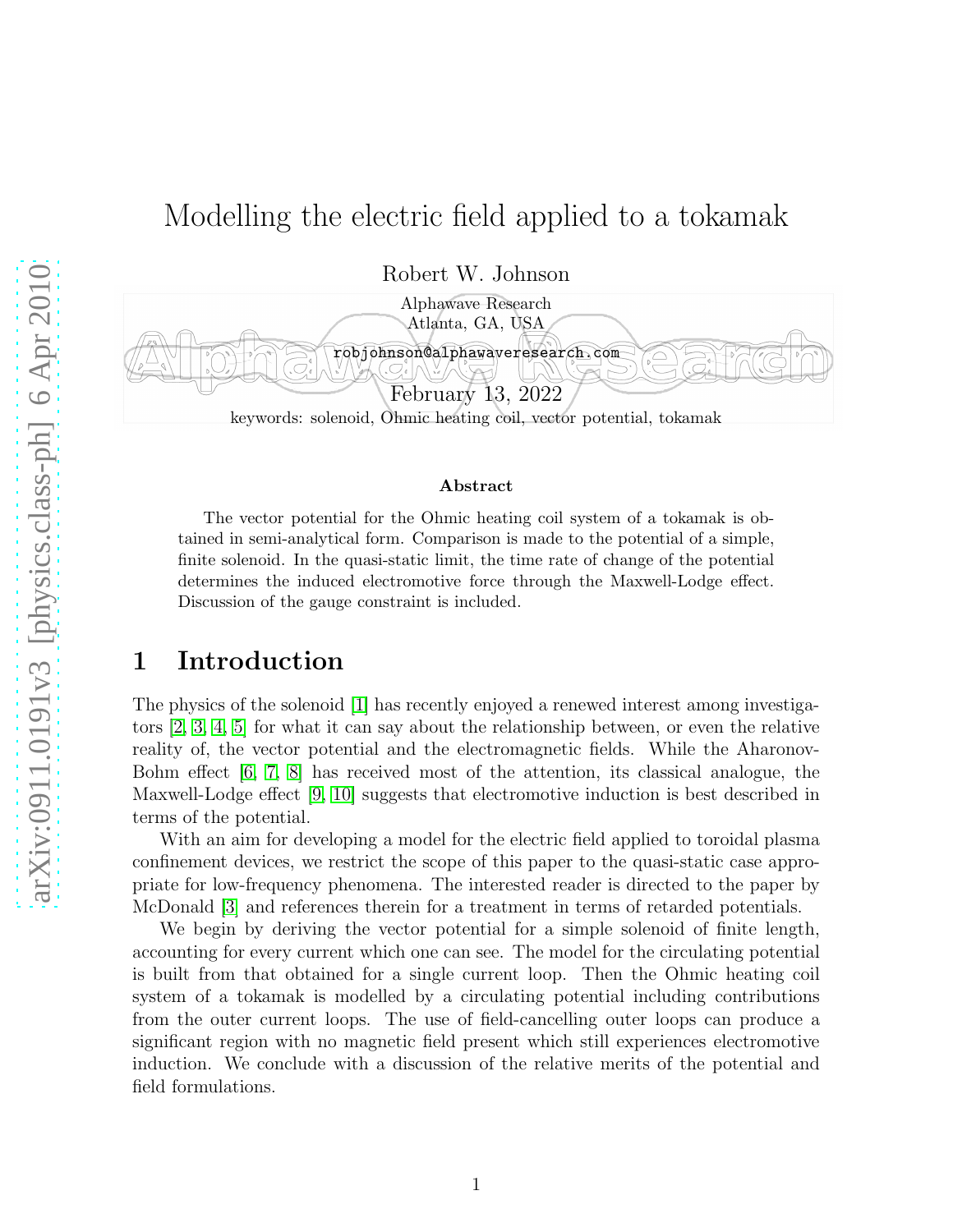

<span id="page-1-0"></span>Figure 1: Current path for the simple solenoid fed from infinity with horizontal leads at  $Y = 0$  along  $X$ .

#### 2 Simple Solenoid

The full expression for the vector potential of a simple solenoid turns out to be not so simple after all! Once one accounts for the actual path of the current, Figure [1,](#page-1-0) even with some continuum approximations, the result contains terms which break the axial symmetry (for a single feed wire). We work in  $(Z, X, Y)$  Cartesian and  $(Z, R, \phi)$ cylindrical coordinates, where  $\partial_X \equiv \partial/\partial X$ , with the axis of the solenoid along  $\hat{Z}$ . The current  $I_0$  is fed from a source at infinity along the Z-axis, and the solenoid's spatial extent has a height of 2h and a width of 2w with  $N_h \equiv N/h$  turns per unit length. The coils are fed from the Z-axis by leads at  $Y = 0$  along  $\widehat{X}$  such that  $I_X = I_0$ . Along the coils, the current vector has two components,  $I_{\text{coil}} = \hat{Z}I_Z + \hat{\phi}I_{\phi}$  such that  $I_{\phi}/I_Z = 2\pi w N_h$  and  $I_0^2/I_Z^2 = 1 + (I_{\phi}/I_Z)^2$ . For  $N_h \gg 1$ , we make the continuum approximation  $I_{\text{coil}} \to K_{\text{coil}} = I_{\text{coil}}/2\pi w$ , representing the line current of the conductor by a surface current along the cylinder with both polar and axial contributions.

We note what appears to be the slightest of errors in the geometry used by Rousseaux, *et al* [\[10\]](#page-11-5), in that the current path along the coil does not constitute closed loops at a fixed inclination to the vertical, which would break the symmetry by the polar angle of the inclination and does not allow for the net flow of charge along the solenoid. The vector potential of a tilted loop should pick up an additional rotation compared to their expression, as follows. Let  $\tan \theta' = 1/N_h 2\pi R'$  define the pitch angle, as in Figure [2.](#page-2-0) A circular loop with radius R' at angle  $\theta'$  to the horizontal midplane has  $|X| \leq R' \cos \theta'$ ,  $|Y| \leq R'$ , and  $|Z| \leq R' \sin \theta'$ . The unit vector normal to its area has components  $(-\sin \theta', 0, \cos \theta')$  in  $(X, Y, Z)$  thus breaks the polar symmetry  $\partial_{\phi} \neq 0$  in  $(R, \phi, Z)$ . Us-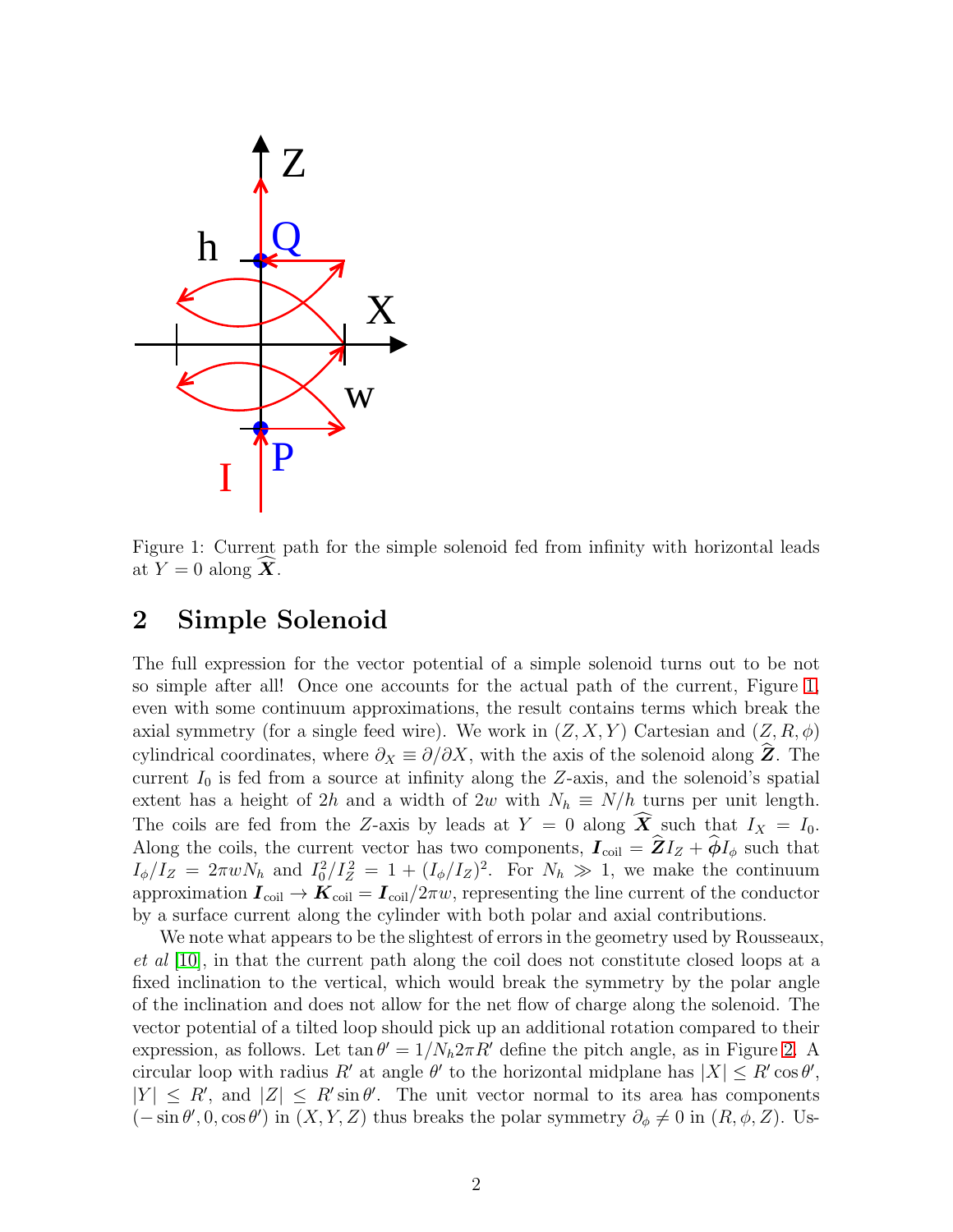

<span id="page-2-0"></span>Figure 2: Coordinates for a tilted loop normal to  $\hat{\mathbf{Z}}'$ .

ing  $C_{\alpha} \equiv \cos \alpha$  and similarly for sin and  $(X', Y', Z')$  for vector components in Cartesian coordinates relative to the tilted loop, the spherical components of the potential at a point P are

$$
\begin{bmatrix}\nA_{\theta} \\
A_{\phi} \\
A_{r}\n\end{bmatrix} = \begin{bmatrix}\nC_{\theta} & 0 & -S_{\theta} \\
0 & 1 & 0 \\
S_{\theta} & 0 & C_{\theta}\n\end{bmatrix} \begin{bmatrix}\nC_{\phi} & S_{\phi} & 0 \\
-S_{\phi} & C_{\phi} & 0 \\
0 & 0 & 1\n\end{bmatrix} \times
$$
\n(1)

$$
\begin{bmatrix}\nC_{\theta'} & 0 & -S_{\theta'} \\
0 & 1 & 0 \\
S_{\theta'} & 0 & C_{\theta'}\n\end{bmatrix}\n\begin{bmatrix}\nC_{\phi'} & -S_{\phi'} & 0 \\
S_{\phi'} & C_{\phi'} & 0 \\
0 & 0 & 1\n\end{bmatrix}\n\begin{bmatrix}\nA_{R'} \\
A_{\phi'} \\
A_{Z'}\n\end{bmatrix},
$$
\n(2)

relative to a vector on the right giving the potential  $A_{\text{loop}}$ . On the positive X-axis,  $\phi = \phi' = 0$  and  $\mathbf{A} = \hat{\phi}' A_{\phi'} = \hat{\mathbf{Y}}' A_{\phi'} = \hat{\phi} A_{\phi'}$ , but along the positive Y-axis  $\phi =$  $\hat{\phi}' = \pi/2 \text{ and } \boldsymbol{A} = \boldsymbol{\widehat{\phi}}' A_{\phi'} = -\boldsymbol{\widehat{X}}' A_{\phi'} = -\boldsymbol{\widehat{X}}' A_{\phi'} C_{\theta'} - \boldsymbol{\widehat{Z}} A_{\phi'} S_{\theta'} = \boldsymbol{\widehat{\phi}} A_{\phi'} C_{\theta'} - \boldsymbol{\widehat{Z}} A_{\phi'} S_{\theta'} = 0$  $\hat{\theta} A_{\phi'} S_{\theta'} + \widehat{\boldsymbol{\phi}} A_{\phi'} C_{\theta'}.$ 

The expression for the magnetic field of an infinitely long, infinitely thin wire is well known,  $B_{\text{wire}} = \phi \mu_0 I_0 / 2\pi R$ . We agree with the position that the symmetry of the potential should match the symmetry of the constituent source, and for a static current density  $\nabla \cdot \mathbf{J} = 0$  we use the Coloumb gauge constraint  $\nabla \cdot \mathbf{A} = 0$ . Accordingly [\[11\]](#page-11-6), Ampere's law becomes  $\nabla^2 \mathbf{A} = -\mu_0 \mathbf{J}$ , with solution (writing  $\mu'_o \equiv \mu_0/4\pi$ )

<span id="page-2-1"></span>
$$
\mathbf{A}_{\mathbf{X}}(\mathbf{r}) = \mu_0' \iiint \mathrm{d}\tau' \frac{\mathbf{J}_{\mathbf{X}}(\mathbf{r}')}{|\mathbf{r} - \mathbf{r}'|}
$$
(3)

for sources of finite extent vanishing to infinity, where the subscript  $\boldsymbol{X}$  reminds us that only Cartesian components may be extracted from the integral directly, and similarly for surface and line currents  $\mathbf{K} = \delta_{\sigma} \mathbf{J}$  and  $\mathbf{I} = \delta_{\lambda} \mathbf{K}$ . Sources which extend to infinity require various "tricks of the trade" for the determination of their potential; for the infinite wire, inspection reveals that  $\boldsymbol{A}_{\text{wire}} = -\boldsymbol{\hat{Z}} \mu'_{\text{(}}$  $\int_0^t I_0 \ln R^2 \; \text{satisfies} \; \nabla \times \boldsymbol{A}_{\text{wire}} = \boldsymbol{B}_{\text{wire}}.$ For our current path there is a missing segment of current between points P and Q in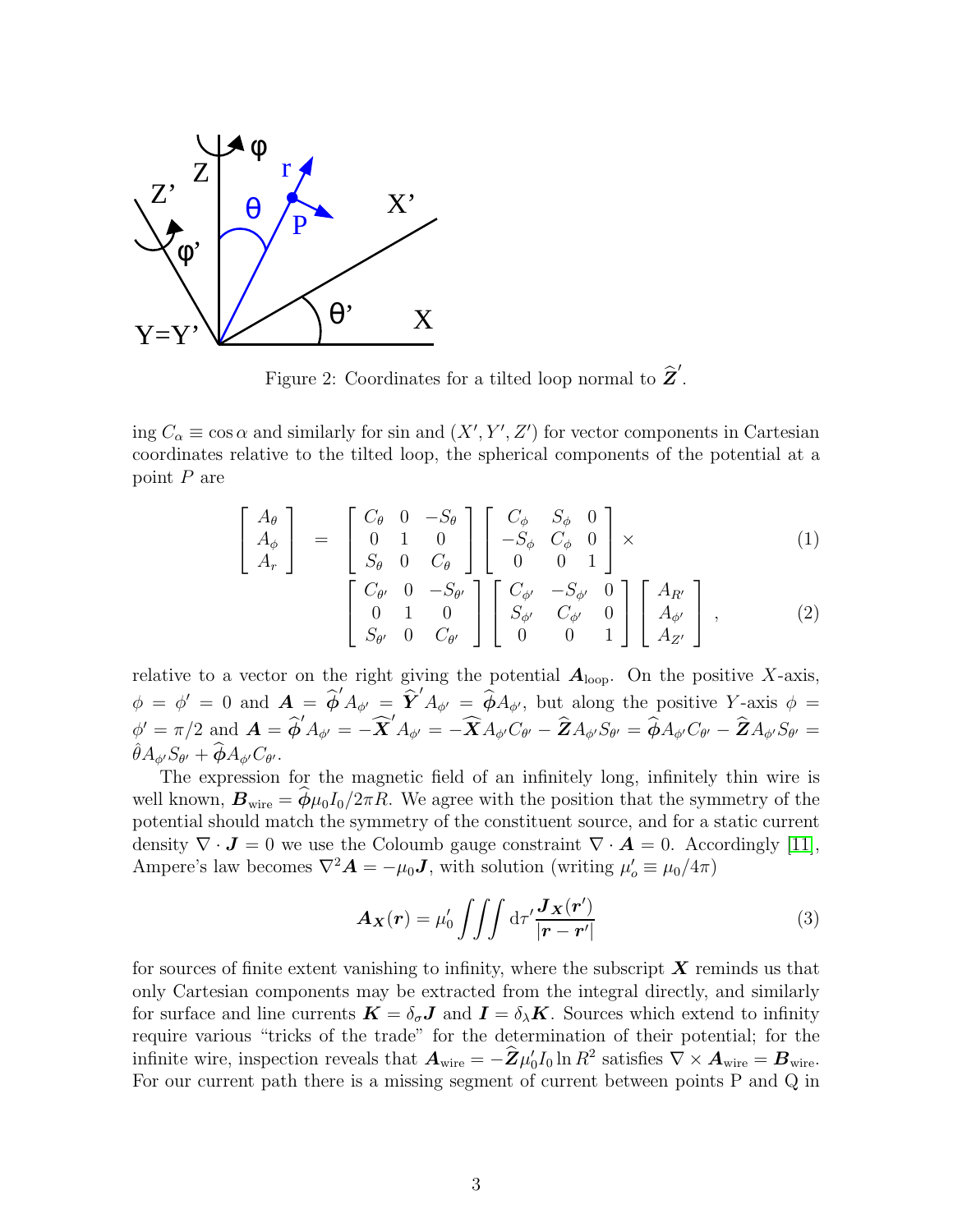

<span id="page-3-1"></span>Figure 3: Vector potential (left column) and field (right column) produced by a simple solenoid with  $h = w = 1$ m and  $N_h = 5$  turns per unit length carrying 1MA of current. The horizontal contributions (a) and (b) are evaluated at  $Y = 0$  while the vertical and solenoidal contributions have polar symmetry. Note that the contours are linearly spaced for  $\boldsymbol{A}$  and logarithmically spaced (base 10) for  $\boldsymbol{B}$ .

the figure, whose potential is written

$$
\mathbf{A}^h_{\text{seg}} = \widehat{\mathbf{Z}} \mu_0' I_0 \int_{-h}^h dZ' [(Z - Z')^2 + R^2]^{-1/2} , \qquad (4)
$$

$$
= \hat{\mathbf{Z}}\mu_0' I_0 \ln \left\{ \frac{h - Z + [(Z - h)^2 + R^2]^{1/2}}{-h - Z + [(Z + h)^2 + R^2]^{1/2}} \right\}, \qquad (5)
$$

and one may recover the infinite wire's expression<sup>[1](#page-3-0)</sup> by doubling the semi-infinite integral for the potential in the plane  $Z = 0$  given by taking the limit  $h \to \infty$  and dropping the

<span id="page-3-0"></span> $1 \text{ } cf$ J. B. Tatum, *Physics Topics: Electricity and Magnetism* at [http://www.astro.uvic.ca/](http://www.astro.uvic.ca/~tatum/elmag.html)∼tatum/elmag.html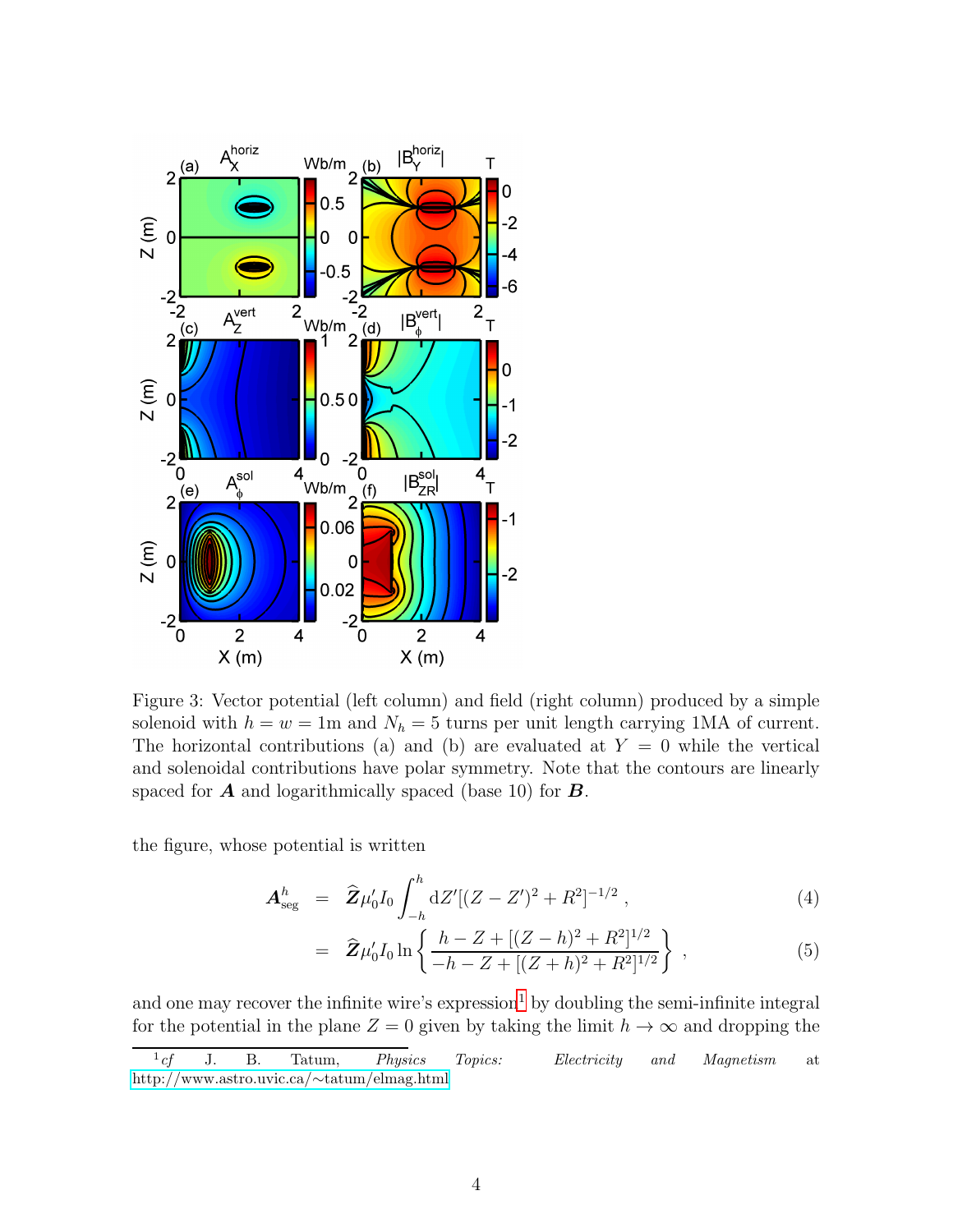infinite constant's contribution,

$$
\mathbf{A}^{\infty}_{\text{seg}} = \hat{\mathbf{Z}} \mu_0 I_0 2 \ln \left[ Z' + (Z'^2 + R^2)^{1/2} \right] \Big|_0^{\infty} \tag{6}
$$

$$
\rightarrow -\hat{\mathbf{Z}}\mu_0'I_0 \ln R^2 = \mathbf{A}_{\text{wire}}.
$$
\n(7)

For the horizontal feeds, one has the axial symmetry breaking terms

$$
\mathbf{A}_{\text{horiz}} = \widehat{\mathbf{X}} \mu_0' I_0 \times \n\sum_{Z'} \ln \left\{ \frac{w - X + [(X - w)^2 + Y^2 + (Z - Z')^2]^{1/2}}{-X + [X^2 + Y^2 + (Z - Z')^2]^{1/2}} \right\}
$$
\n(8)

for  $Z' = \pm h$ , evaluated for the plane along the X axis in Figure [3](#page-3-1) (a) with its field in (b), where the potential changes sign at the horizontal midplane and the vertical component of the field vanishes at  $Y = 0$ .

Next we tackle the vertical current flowing along the coils at the coil radius  $R' = w$ , which is equivalent to a surface current flowing along a finite, hollow pipe  $K_{\text{pipe}}$ . It produces a potential with axial symmetry,

$$
\mathbf{A}_{\text{pipe}}^{h,R'} = \hat{\mathbf{Z}} \mu_0' \frac{I_Z}{2\pi R'} \int_{-\pi}^{\pi} d\phi' R' \int_{-h}^{h} \frac{dZ'}{|\mathbf{r} - \mathbf{r}'|}
$$
(9)

for  $|\mathbf{r} - \mathbf{r}'|^2 = (Z - Z')^2 + R^2 + R'^2 - 2RR'\cos(\phi - \phi')$ , which we wish to compute along the X-axis where  $\phi = 0$ . For either order of integration, while the first is tractable, the second resists being put into closed form and requires a numerical evaluation. For the infinite pipe  $h \to \infty$ , its integral

$$
\mathbf{A}_{\text{pipe}}^{\infty,R'} = -\widehat{\mathbf{Z}}\mu_0' \frac{I_Z}{2\pi} \int_{-\pi}^{\pi} d\phi' \ln\left(R^2 + {R'}^2 - 2RR'\cos\phi'\right) ,\qquad (10)
$$

$$
= -\hat{\mathbf{Z}}\mu_0' \frac{I_Z}{2\pi} \int_{-\pi}^{\pi} d\phi' \ln(a - 2b\cos\phi') \tag{11}
$$

may be parametrized by  $a = R^2 + R'^2$  and  $b = RR'$ , where  $a \geq 2b$  with equality at the conductor. A direct evaluation thereof requires attention to the logarithmic branch which previously has led us into difficulties. Avoiding some complex analysis, we expand the integrand using  $c = 2b/a$ ,

$$
\ln(a - 2b\cos\phi') = \ln a + \ln(1 - c\cos\phi') , \qquad (12)
$$

$$
= \ln a - \sum_{k=1}^{\infty} (c \cos \phi')^k / k \tag{13}
$$

and integrate under the sum for non-vanishing even powers,

$$
\int_{-\pi}^{\pi} d\phi' \ln(1 - c \cos \phi') = -\sum_{k=1}^{\infty} \int_{-\pi}^{\pi} d\phi' \frac{(c \cos \phi')^k}{k} , \qquad (14)
$$

$$
= -\sum_{k=1}^{\infty} \frac{c^k}{k} \int_{-\pi}^{\pi} d\phi' (\cos \phi')^k , \qquad (15)
$$

$$
= -\sum_{k=1}^{\infty} \frac{c^{2k}}{2k} 2\beta \left(\frac{1}{2}, \frac{2k+1}{2}\right) , \qquad (16)
$$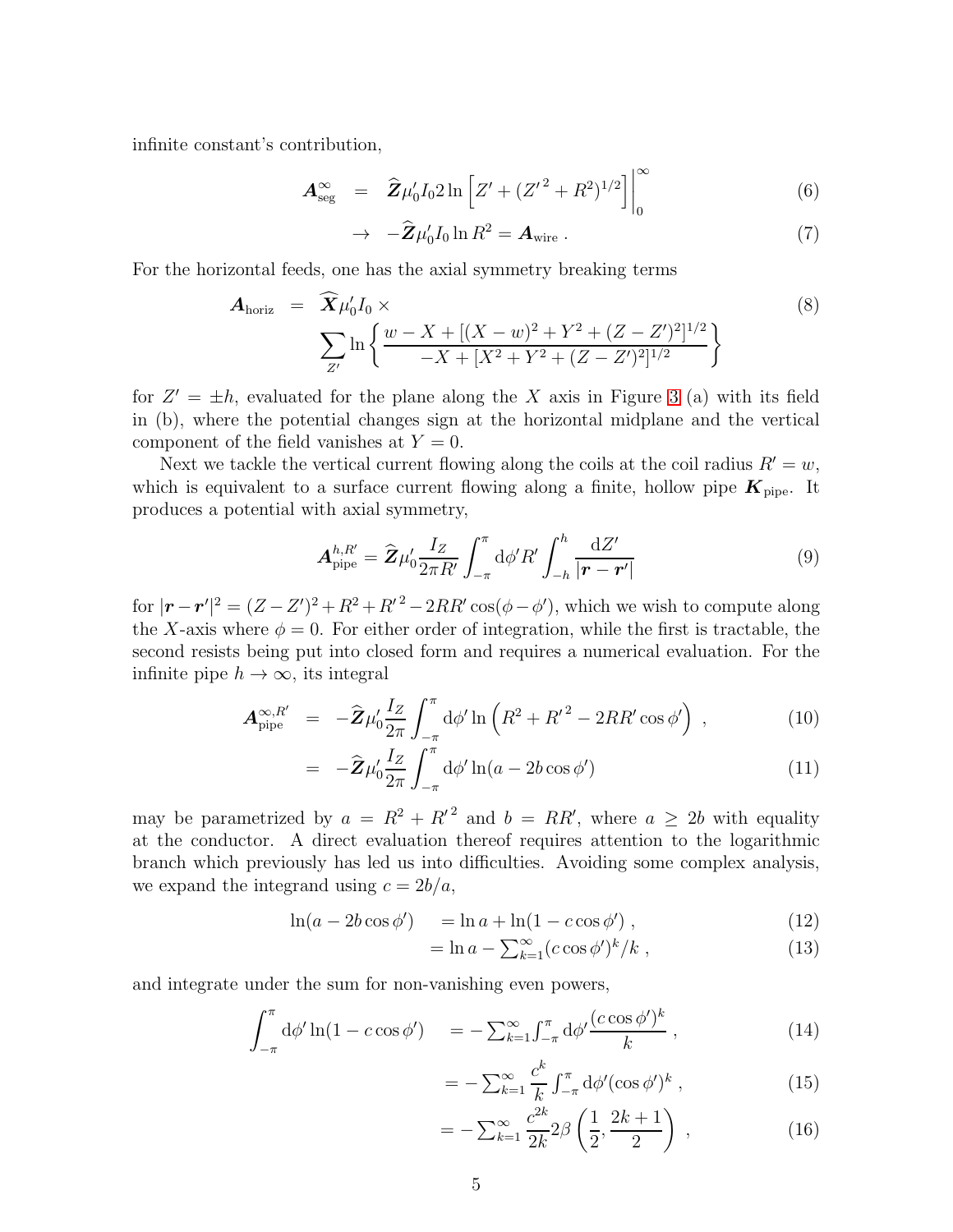

<span id="page-5-0"></span>Figure 4: Vector potential (solid), magnetic field (dashed), and current density (dashdot) for an infinite pipe at increasing order of evaluation: (a)  $k_{max} = 10$ , (b)  $k_{max} = 100$ , (c)  $k_{max} = 1000$ , and (d)  $k_{max} = 10,000$ . The equivalent current on axis equals  $4\pi$ .

where the beta function  $\beta(x, y) = \Gamma(x)\Gamma(y)/\Gamma(x+y)$  may be expressed [\[12,](#page-11-7) [13\]](#page-11-8) in terms of the gamma function, to obtain the result

$$
\mathbf{A}_{\text{pipe}}^{\infty,R'} = -\hat{\mathbf{Z}}\mu_0'I_Z \left[ \ln a - \frac{1}{2\pi} \sum_{k=1}^{\infty} \frac{c^{2k}}{k} \beta \left( \frac{1}{2}, k + \frac{1}{2} \right) \right] \,. \tag{17}
$$

With normalization  $\mu_0 \equiv 1$  and  $I_Z = 4\pi$ , inspection of the potential as the count of terms  $k_{max}$  increases, Figure [4,](#page-5-0) reveals that one may write

$$
\mathbf{A}_{\text{pipe}}^{\infty,R'} = -\hat{\mathbf{Z}}H(R/R'-1)2\log(R/R')\,,\tag{18}
$$

where  $H(x)$  is the Heaviside step function. Its curl  $\mathbf{B}_{\text{pipe}}^{\infty,R'} = -\widehat{\boldsymbol{\phi}} \partial_R A_Z$  gives the field

$$
\boldsymbol{B}_{\text{pipe}}^{\infty,R'} = \widehat{\boldsymbol{\phi}} \frac{2}{RR'} \left[ R'H(R/R'-1) \right] \tag{19}
$$

$$
+R\delta(R/R'-1)\log(R/R')]
$$
, (20)

where the second term vanishes on account of the Dirac function  $\delta(x) = |a| \delta(ax)$ , and its Laplacian is

$$
\nabla^2 A_Z = -\frac{2}{RR'} \delta(R/R' - 1) = -\frac{2}{R} \delta(R - R') , \qquad (21)
$$

whence the surface current equals  $K_Z = 2/R'$  recovering  $2\pi R'K_Z = 4\pi = I_Z$ . For the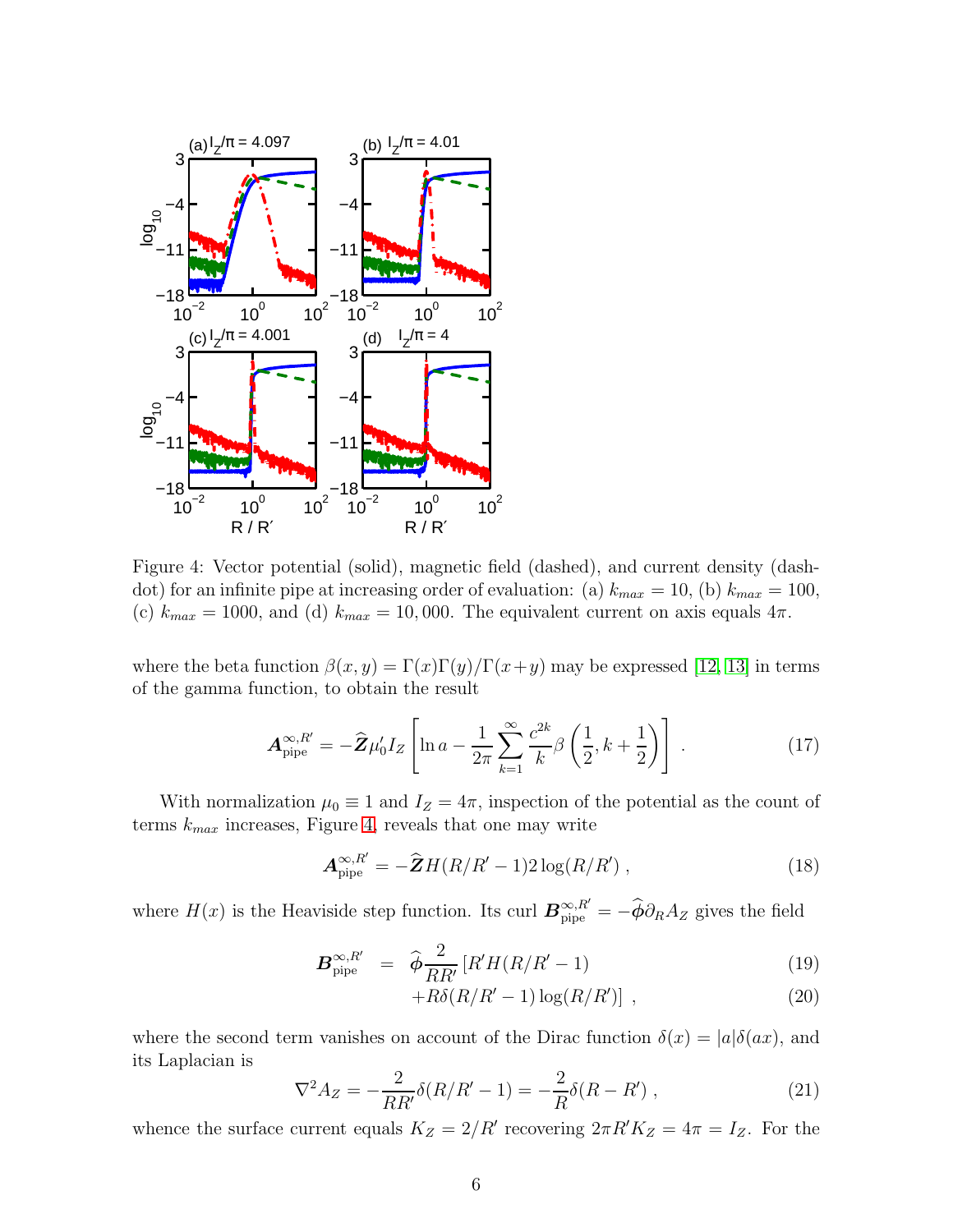finite pipe, one may verify that

<span id="page-6-0"></span>
$$
\mathbf{A}_{\text{pipe}}^{h,R'} = \sum_{-\pi}^{\pi} \Delta \phi' R' \mathbf{A}_{\text{seg}}^{R',\phi'} = \sum_{-h}^{h} \Delta Z' \mathbf{A}_{\text{ring}}^{Z',R'} \tag{22}
$$

give equivalent evaluations in the limit  $\Delta \phi', \Delta Z' \to 0$ , where

$$
\mathbf{A}_{\text{seg}}^{R',\phi'} = \hat{\mathbf{Z}} \mu_0' \frac{I_Z}{2\pi R'} \times \ln\left\{ \frac{h - Z + [(Z - h)^2 + a - 2b \cos \phi']^{1/2}}{-h - Z + [(Z + h)^2 + a - 2b \cos \phi']^{1/2}} \right\},
$$
\n(23)

and  $A_{\text{ring}}^{Z',R'}$  will be given later. When adding up these contributions for the solenoid,  $A_{\text{vert}} = A_{\text{wire}} - A_{\text{seg}} + A_{\text{pipe}}$  in Figure [3](#page-3-1) (c), one finds the relative magnitude  $A_{\text{pipe}}/A_{\text{seg}}$ is reduced by both the pitch angle  $N_h$  and the circumference  $2\pi R'$ . The corresponding field in (d) just barely shows the influence of  $A_{\text{pipe}}$  beyond the radius w even for a contrivedly low turns per length of  $N_h = 5$ .

Finally comes the potential arising from the solenoidal current, evaluated at  $\phi = 0$ with contributions from the Y component of the coil current  $\mathbf{K}_{\phi}$ ,

$$
\mathbf{A}_{sol} = \hat{\boldsymbol{\phi}} \mu_0' \frac{I_{\phi}}{2\pi} \int_{-h}^{h} dZ' \int_{-\pi}^{\pi} \frac{d\phi' \cos \phi'}{|\mathbf{r} - \mathbf{r}'|}
$$
(24)

for  $|\mathbf{r} - \mathbf{r}'|^2 = a - 2b \cos \phi'$ , where now  $a = (Z - Z')^2 + R^2 + R'^2 \ge 2b$  with equality at the location of the loop. The angular integral evaluated for a single current loop at  $Z'$  may be expressed in terms of complete elliptic integrals with parameter  $k^2 = -4b/(a - 2b)$ as

$$
A_{\text{loop}}^{\mathbb{Z}',R'} \propto \int_{-\pi}^{\pi} \frac{\mathrm{d}\phi'\cos\phi'}{\sqrt{a-2b\cos\phi'}},\tag{25}
$$

$$
= \frac{2}{b\sqrt{a-2b}} \left[ aK(k) - (a-2b)E(k) \right] , \qquad (26)
$$

whereupon writing  $k \to ik$  and  $k' = \sqrt{1 - (ik)^2}$  produces a real modulus  $k'' = k/k'$ , and the elliptic integrals transform [\[13\]](#page-11-8) as  $K(ik) = K(k'')/k'$  and  $E(ik) = E(k'')k'$ , yielding

$$
A_{\text{loop}}^{Z',R'} \propto \frac{2}{b\sqrt{a+2b}} \left[ aK(k'') - (a+2b)E(k'') \right] , \qquad (27)
$$

$$
= \frac{2\sqrt{a+2b}}{b} \left[ \left( \frac{a}{a+2b} \right) K(k'') - E(k'') \right], \qquad (28)
$$

for  $k'' = \sqrt{\frac{4b}{(a + 2b)}}$ , which compares well with other derivations [\[4,](#page-10-3) [14\]](#page-11-9) following examples by Jackson [\[15\]](#page-11-10) and Smythe [\[16\]](#page-11-11), noting that the current around the infinitesimal loop differs from the current around one of the solenoidal loops by a factor  $I'_\phi = \delta_{Z'} K_\phi = \delta_{Z'} I_\phi / 2\pi R'$ . The remaining integral over Z' has so far eluded capture in closed form; however, its numerical evaluation on a rectangular grid is simply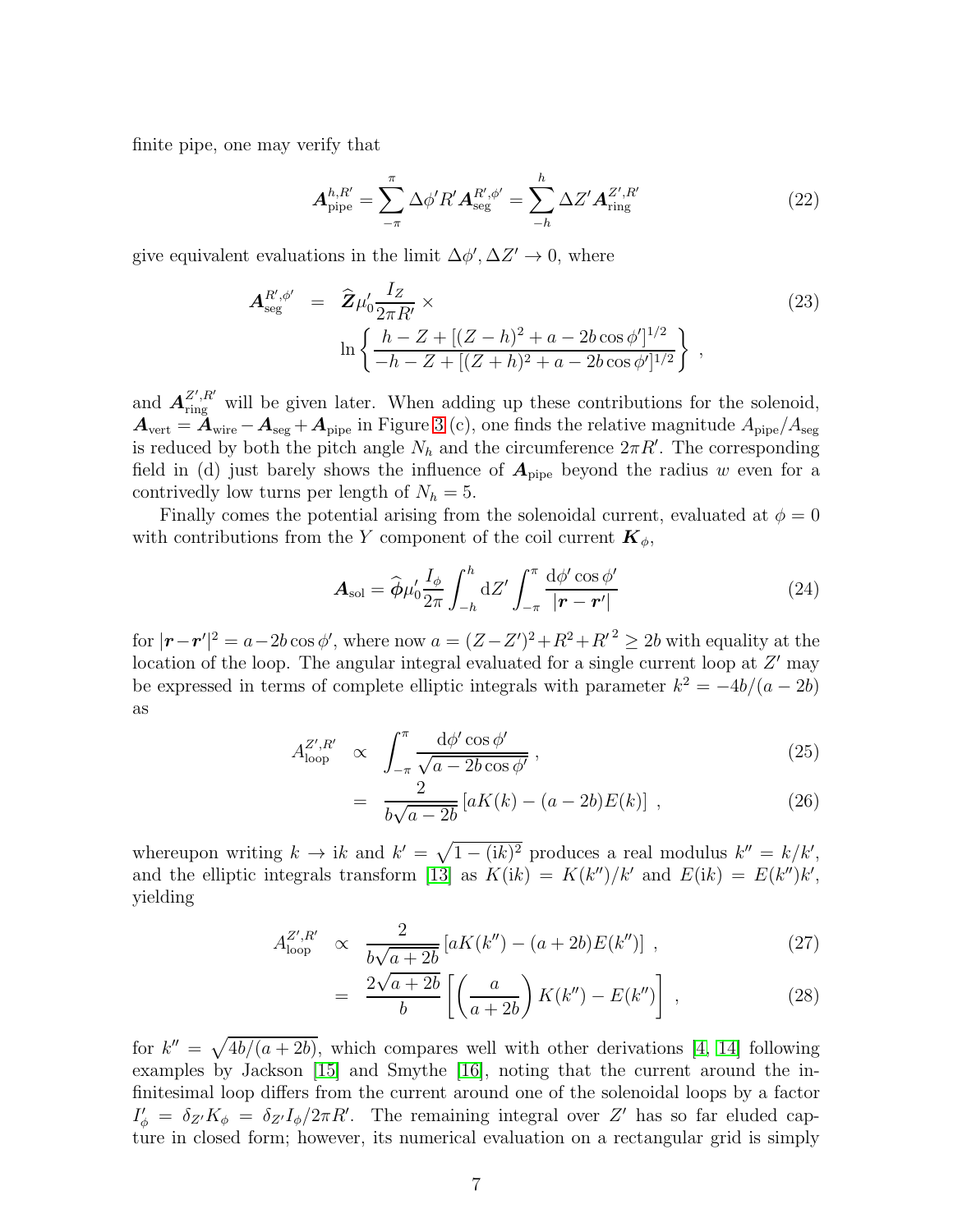

<span id="page-7-0"></span>Figure 5: Coil locations of a typical Ohmic heating coil assembly. Two sets of coils in a mirrored configuration are connected in parallel to the same current source. The outer coils serve to cancel the field within the confinement region.

accomplished by adding up shifted copies of the loop potential with the appropriate normalization,  $A_{sol} = \sum_{Z'}^{\mathbf{S}} \Delta Z' A_{loop}^{Z', R'}$ , for inter-loop spacing  $\Delta_{Z'}$ . The summation re-sults in the potential and field shown in Figure [3](#page-3-1) (e) and (f), where the sign of  $B_Z$ changes from the inner to outer region and  $B_R$  vanishes on the horizontal midplane. By a similar calculation, one obtains the potential for a ring of current appearing in Equation [\(22\)](#page-6-0),

$$
\mathbf{A}_{\rm ring}^{Z',R'} = \hat{\mathbf{Z}} \mu_0' \frac{I_Z}{2\pi} \frac{4}{\sqrt{a+2b}} K(k'') . \tag{29}
$$

The final expression for the vector potential of a simple solenoid is then written as  $\boldsymbol{A}_{\rm simple} = \boldsymbol{A}_{\rm horiz} + \boldsymbol{A}_{\rm vert} + \boldsymbol{A}_{\rm sol}.$ 

#### 3 Ohmic Heating Coil

The Ohmic heating coil system of a typical tokamak [\[17\]](#page-11-12) consists of a central solenoid connected in series (*ie* with the same current) to outer loops designed to exclude the magnetic field from the confinement region, shown schematically in Figure [5.](#page-7-0) The central solenoid often consists of a doubled coil fed by a bi-directional cable, thus the vertical and horizontal feed currents effectively cancel, leaving only the solenoidal contribution. Details of the connections to and between the outer loops have not yet been provided, so we must here neglect their effect. We model the outer loops by two pairs of coils with vertical symmetry located at  $R' = 2.5w$  and  $3w$  and  $Z' = \pm h$  and  $\pm h/2$  with  $N_1 = 8$  and  $N_2 = 11$  turns, respectively, and neglect their spatial extent. The number of turns has been selected to minimize the integral of the magnetic field's magnitude over the confinement region, which we approximate with a circular vessel of radius w centered at  $R = 2w$ . The magnitude of the current swing can be estimated as  $\pm 110kA$  per second [\[17\]](#page-11-12), with a pulse duration exceeding several seconds. The electric field distribution on the order of  $mV/m$  may be read directly from the vector potential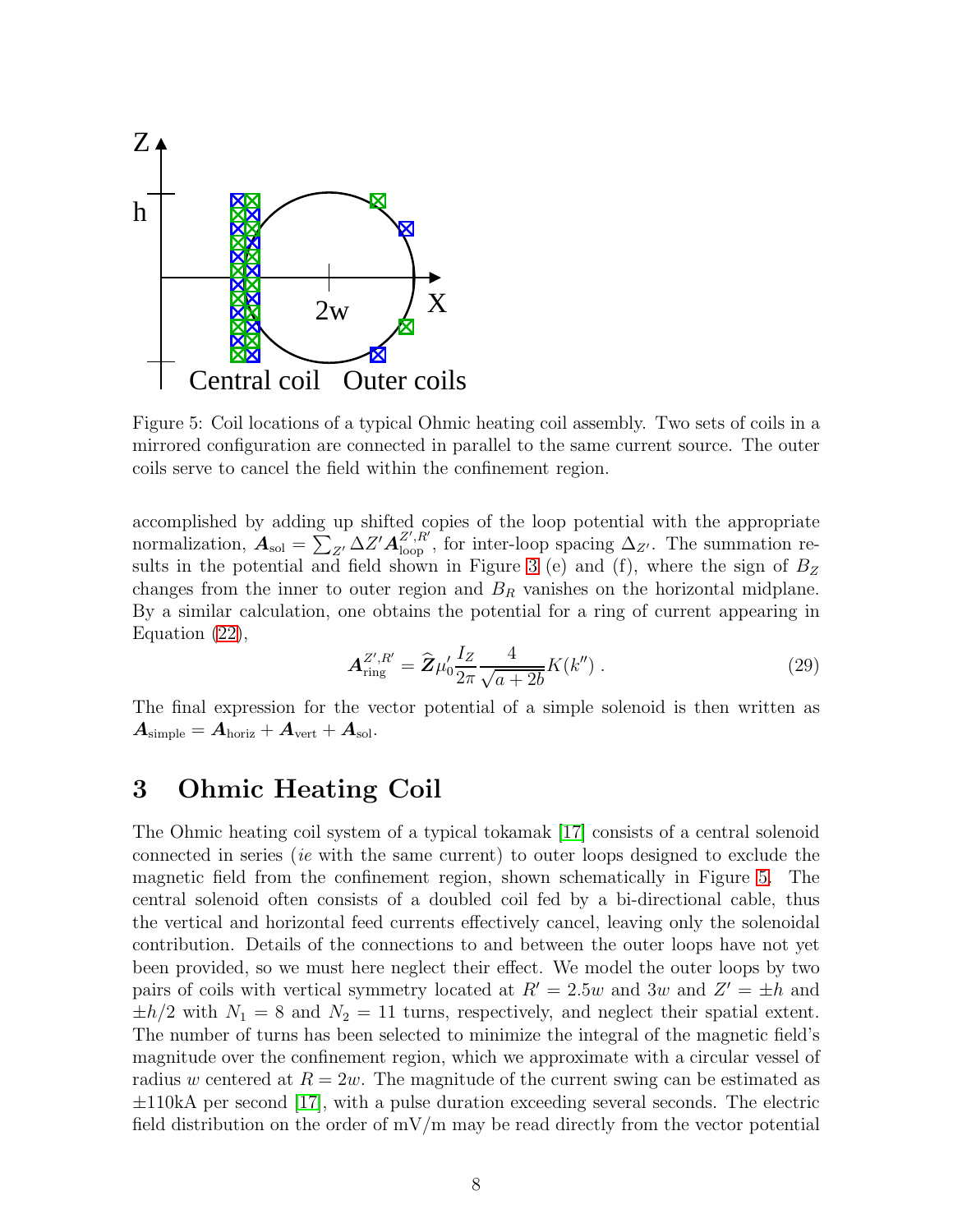

<span id="page-8-0"></span>Figure 6: Potential (a) and field (b)-(d) produced by the solenoidal component of a typical Ohmic heating coil system carrying 110kA of current with  $h = w = 1m$ ,  $N_h = 50$ , and two pair of outer coils. The white circle represents the confinement vessel, at whose center the field vanishes but the potential does not. Note that the contours are linearly spaced for  $\boldsymbol{A}$  and logarithmically spaced (base 10) for  $\boldsymbol{B}$ .

in the quasi-static approximation  $\mathbf{I} \to \partial_t \mathbf{I}$  as  $\mathbf{E} = -\partial_t \mathbf{A}$  when  $\nabla \Phi = 0$ .

The presence of the outer coils serves to flatten the potential as shown in Figure [6](#page-8-0) (a), thus reducing the magnetic field within the confinement region, as seen in (b). Both the vertical (c) and horizontal (d) field components change sign within the vacuum vessel, and for a sufficiently complicated outer coil configuration, a field-free region of significant extent can be achieved. The exclusion of the field in no way affects the electromotive induction present at the center of the vessel resulting from the time rate of change of the vector potential  $\partial_t A_{\text{ohc}}$ , which does *not* vanish within the confinement region. The situation begs the question, how does a charged particle know that it should move when at the location of vanishing magnetic field? We feel the answer lies in ascribing to the classical potential a sense of reality which surpasses that of the field formulation.

We close this section by noting that the contours of  $A_{\phi}$  do not give directly what would be called the flux surfaces for this configuration. For  $R\nabla \cdot \mathbf{B}_{ZR} = 0$  with  $\partial_{\phi} = 0$ , the field  $\mathbf{B}_{ZR}$  may be written as the contours of a flux function  $(-\partial_R, \partial_Z)\psi = \phi \times \nabla \psi \equiv$  $\mathbf{\mathbf{\mathbf{\Phi}}}\psi$  such that  $\mathbf{\mathbf{\Phi}}\psi = R\mathbf{B}_{ZR} = R\nabla \times \mathbf{A}_{\phi}$ , thus  $\nabla (R A_{\phi} + \psi) = 0$  and the flux function is given (up to an unphysical constant) by  $-RA_{\phi}$ . The central solenoid's contribution is shown in Figure [7](#page-9-0) (a) with the field's angle from the vertical computed directly from  $\tan \theta = B_Z/B_R$ . Compared to the flux function of the simple solenoid, the Ohmic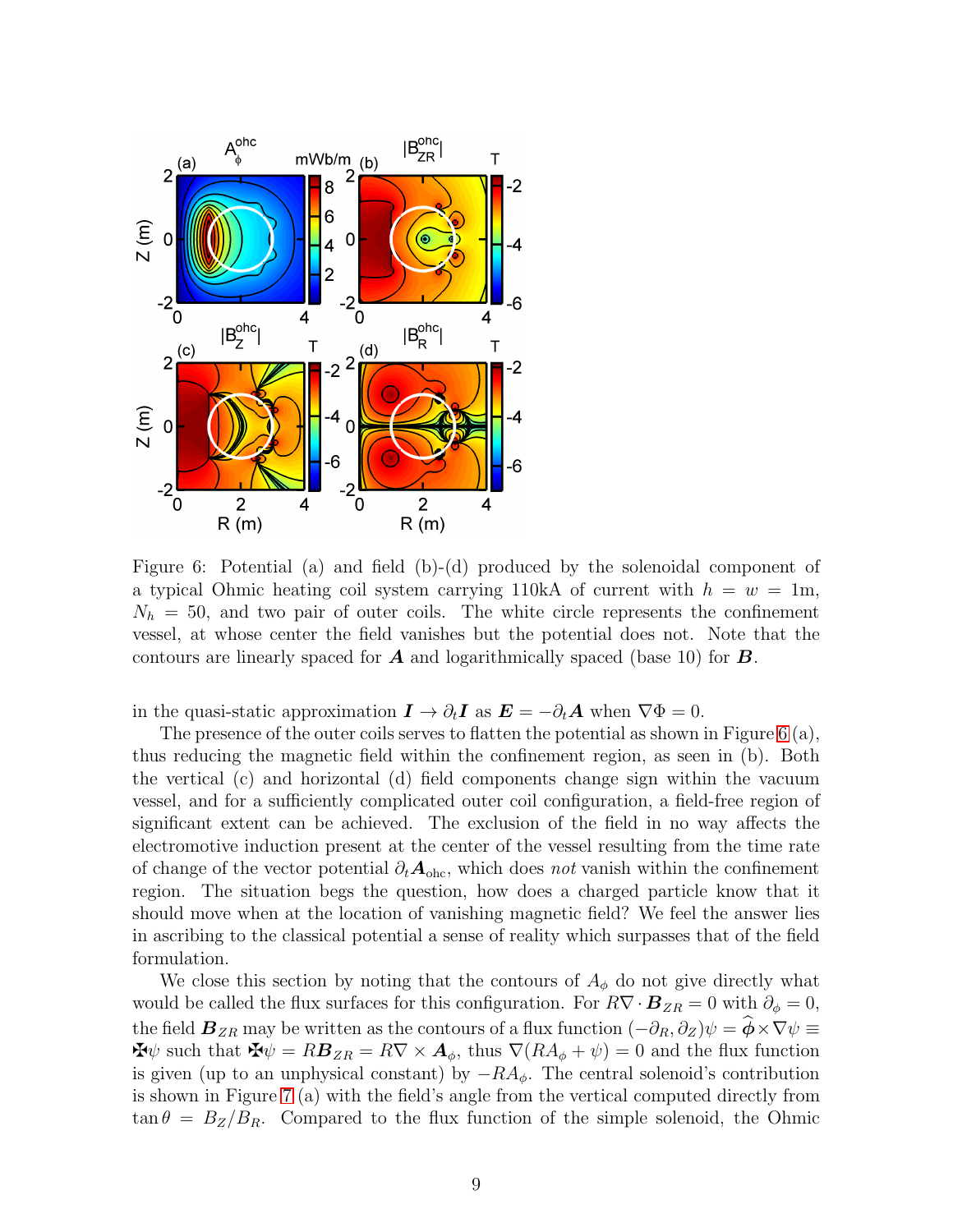

<span id="page-9-0"></span>Figure 7: Contours (solid) of the flux function  $\mathbf{\Psi}\psi = R\mathbf{B}_{ZR}$  for  $-\psi = R\mathbf{A}_{\phi}$  give the field lines for the central solenoid (a) and the Ohmic heating coil system (b). Also shown are contours (dotted) of the field line's angle evenly spaced in units of  $\pi/4$ .

heating coil system (b) has a much more complicated topography induced by the outer coil assembly.

#### 4 Discussion and Conclusion

The argument over which is more fundamental, the potential or the field, has yet to be decided [\[18,](#page-11-13) [19,](#page-11-14) [20,](#page-11-15) [21,](#page-12-0) [22,](#page-12-1) [23,](#page-12-2) [24\]](#page-12-3). From the hydrodynamical analogue [\[25\]](#page-12-4), one sees that the choice of (Coulomb)Lorenz gauge reflects a statement on the (in)compressibility of the electromagnetic potential/flow and on whether the speed of propagation of disturbances is (in)finite. Accordingly, in situations when  $\nabla \cdot \mathbf{J} = 0$ , one should take the Coulomb gauge  $\nabla \cdot \mathbf{A} = 0$ , and when a varying space charge density may develop  $\partial_t \rho_e \neq 0$ , then the Lorenz gauge  $\partial_\mu A^\mu = 0$  is appropriate. From the geometric state-ment [\[26,](#page-12-5) [27,](#page-12-6) [28,](#page-12-7) [29\]](#page-12-8) of classical electromagnetism in terms of dual forms  $d^*dA = J$ , an intimate relationship is apparent between the potential and the source. We feel that this relationship is beyond cosmetic and speaks to the fundamental structure of natural phenomena.

In executing the solution of the Poisson equations [\(3\)](#page-2-1), one evaluates at a point  $(Z, X, Y)$  the weighted contribution from all source points  $(Z', X', Y')$  which have had time to communicate their influence to the point in question, which for the Coulomb gauge with infinite propagation speed of disturbances extends to infinity. Conversely, the action of the current source has made an image of itself which disperses through the region of consideration at the speed of disturbances, which we call the potential. The description in terms of diverging and circulating fields adds a level of abstraction analogous to ascribing to the slope of a hill the same reality as the hill itself; while the slope of the hill informs a ball how to roll under gravity, it is the material of the hill which is real. Note that we are not advocating a revival of the luminiferous aether [\[30\]](#page-12-9), but simply a more fundamental view of the nature of the potential. Its supposed indeterminacy reflects the fact that a particular set of fields within a region can be generated by a multitude of source configurations external to or within that region;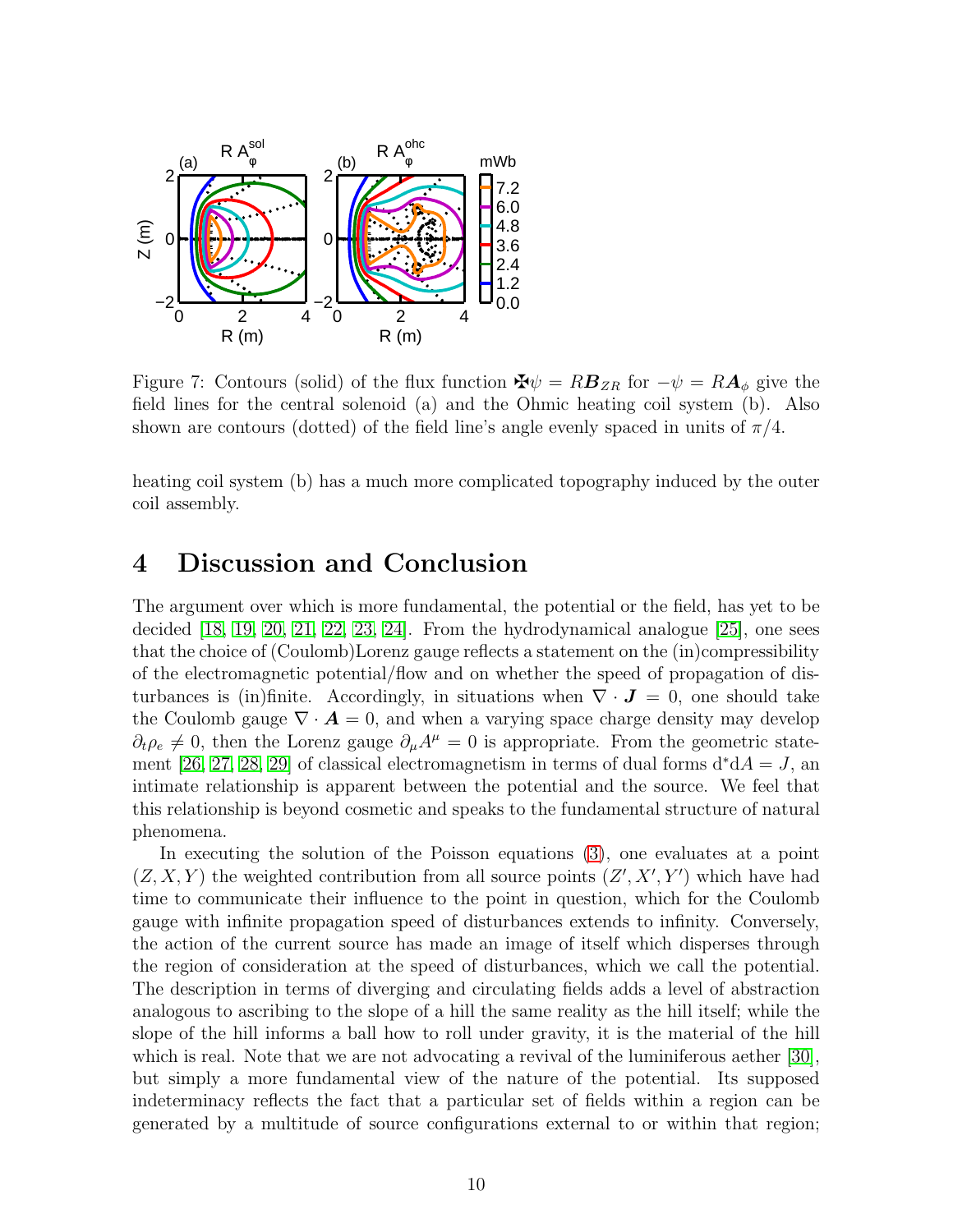however, once the source has been specified, then so has the shape of the potential, hence the fields. Just because we cannot see it does not mean it is not there.

Operation of a tokamak (or similar, smaller apparatus [\[10\]](#page-11-5)) affords the opportunity to explore phenomena beyond that associated with fusion and to think about issues of basic science, such as the nature of induction. The description of complicated current configurations becomes straightforward in the potential formulation. Examination of the vector potential applied to a tokamak indicates that it is a prime example of the Maxwell-Lodge effect, where one tries to understand how a charge knows it is to move when there is no field changing with time at its location.

Attempts to ascertain what is happening within the device [\[31\]](#page-12-10) would do well to begin by determining what is being done to the device. The true starting point of any calculation involving tokamak operation is the determination of the potential produced by sources external to the confinement region. The usual evaluation in terms of resistive magnetohydrodynamics utilizing the quasi-neutral approximation requires the electric field be determined from an equation of motion rather than Poisson's equation for the potential, thereby denying any predictive use of the model. From a determination of the applied potential, one should in principle use the Ohm's law equation (conspicuous by its absence beyond the kinetic term in our treatment [\[32\]](#page-12-11) of the macroscopic field formulation) to predict the resulting current density. Only then can one treat both the fluid and the potential through a hydrodynamic field theory. The goal of experimental science is to predict results, not to interpret them, and for a tokamak that requires modelling the electric field which the investigator has applied.

## Acknowledgments

The author appreciates occasional conversations with Ian Aitchison and Germain Rousseaux on the nature of field theory and with various colleagues who caught an early inconsistency.

### <span id="page-10-0"></span>References

- [1] D. B. Brick and A. W. Snyder. External dc Field of a Long Solenoid. *American Journal of Physics*, 33:905–909, November 1965.
- <span id="page-10-1"></span>[2] G N Afanasiev. The electromagnetic field of solenoids with time-dependent currents. *Journal of Physics A: Mathematical and General*, 23(24):5755–5764, 1990.
- <span id="page-10-2"></span>[3] Kirk T. McDonald. The fields outside a long solenoid with a time-dependent current. *American Journal of Physics*, 65(12):1176–1180, 1997.
- <span id="page-10-3"></span>[4] César R. de Oliveira and Marciano Pereira. Mathematical justification of the Aharonov-Bohm hamiltonian. *Journal of Statistical Physics*, 133(6):1175–1184, 2008.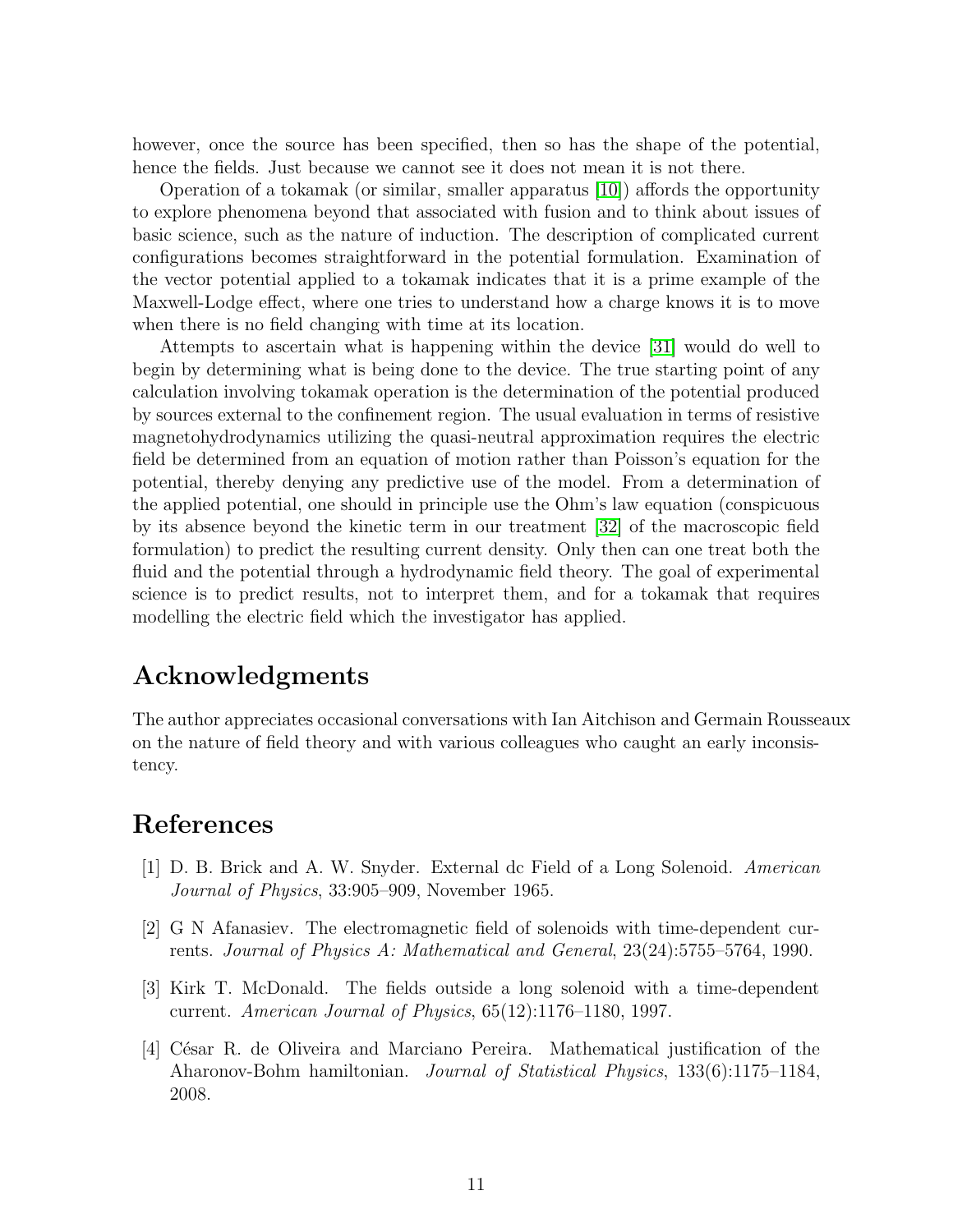- <span id="page-11-1"></span><span id="page-11-0"></span>[5] Herman Batelaan and Akira Tonomura. The Aharonov–Bohm effects: Variations on a subtle theme. *Physics Today*, 62(9):38–43, 2009.
- [6] W Ehrenberg and R E Siday. The refractive index in electron optics and the principles of dynamics. *Proceedings of the Physical Society. Section B*, 62(1):8–21, 1949.
- <span id="page-11-3"></span><span id="page-11-2"></span>[7] Y. Aharonov and D. Bohm. Significance of electromagnetic potentials in the quantum theory. *Phys. Rev.*, 115(3):485–491, Aug 1959.
- <span id="page-11-4"></span>[8] Y. Aharonov and D. Bohm. Further considerations on electromagnetic potentials in the quantum theory. *Phys. Rev.*, 123(4):1511–1524, Aug 1961.
- <span id="page-11-5"></span>[9] Oliver Lodge. On an electrostatic field produced by varying magnetic induction. *Phil. Mag.*, 27:469–478, 1889.
- [10] G. Rousseaux, R. Kofman, and O. Minazzoli. The Maxwell-Lodge effect: Significance of electromagnetic potentials in the classical theory. *European Physical Journal D*, 49:249–256, September 2008.
- <span id="page-11-7"></span><span id="page-11-6"></span>[11] D. Griffiths. *Introduction to Electrodynamics*. Prentice-Hall, Inc., Englewood Cliffs, NJ, USA, 2nd edition, 1989.
- <span id="page-11-8"></span>[12] William Press, Saul Teukolsky, William Vetterling, and Brian Flannery. *Numerical Recipes in C*. Cambridge University Press, Cambridge, UK, 2nd edition, 1992.
- [13] Milton Abramowitz and Irene A. Stegun. *Handbook of Mathematical Functions with Formulas, Graphs, and Mathematical Tables*. Dover, New York, NY, USA, ninth Dover printing, tenth GPO printing edition, 1964.
- <span id="page-11-10"></span><span id="page-11-9"></span>[14] C. Marinucci and P. Weymuth, editors. *Incorporation of Toroidal Boundary Conditions Into Program Poisson*. SIN, September 1985. SSC-N-301.
- <span id="page-11-11"></span>[15] John D. Jackson. *Classical Electrodynamics*. John Wiley & Sons, New York, NY, USA, 3rd edition, August 1998.
- <span id="page-11-12"></span>[16] William Ralph Smythe. *Static and Dynamic Electricity*. McGraw-Hill, New York, NY, 2nd edition, 1950.
- <span id="page-11-13"></span>[17] J. L. Luxon. A design retrospective of the DIII-D tokamak. *Nucl. Fusion*, 42(6114), 2002.
- <span id="page-11-14"></span>[18] James C. Maxwell. A dynamical theory of the electromagnetic field. *Royal Society Transactions*, 155:459–512, 1865.
- <span id="page-11-15"></span>[19] Oliver Lodge. *Modern Views of Electricity*. Macmillan and Co., Ltd., 3rd edition, 1907.
- [20] Richard Feynman, Robert B. Leighton, and Matthew L. Sands. *The Feynman Lectures on Physics*. Addison-Wesley, Reading, MA, USA, 1963. 3 volumes.